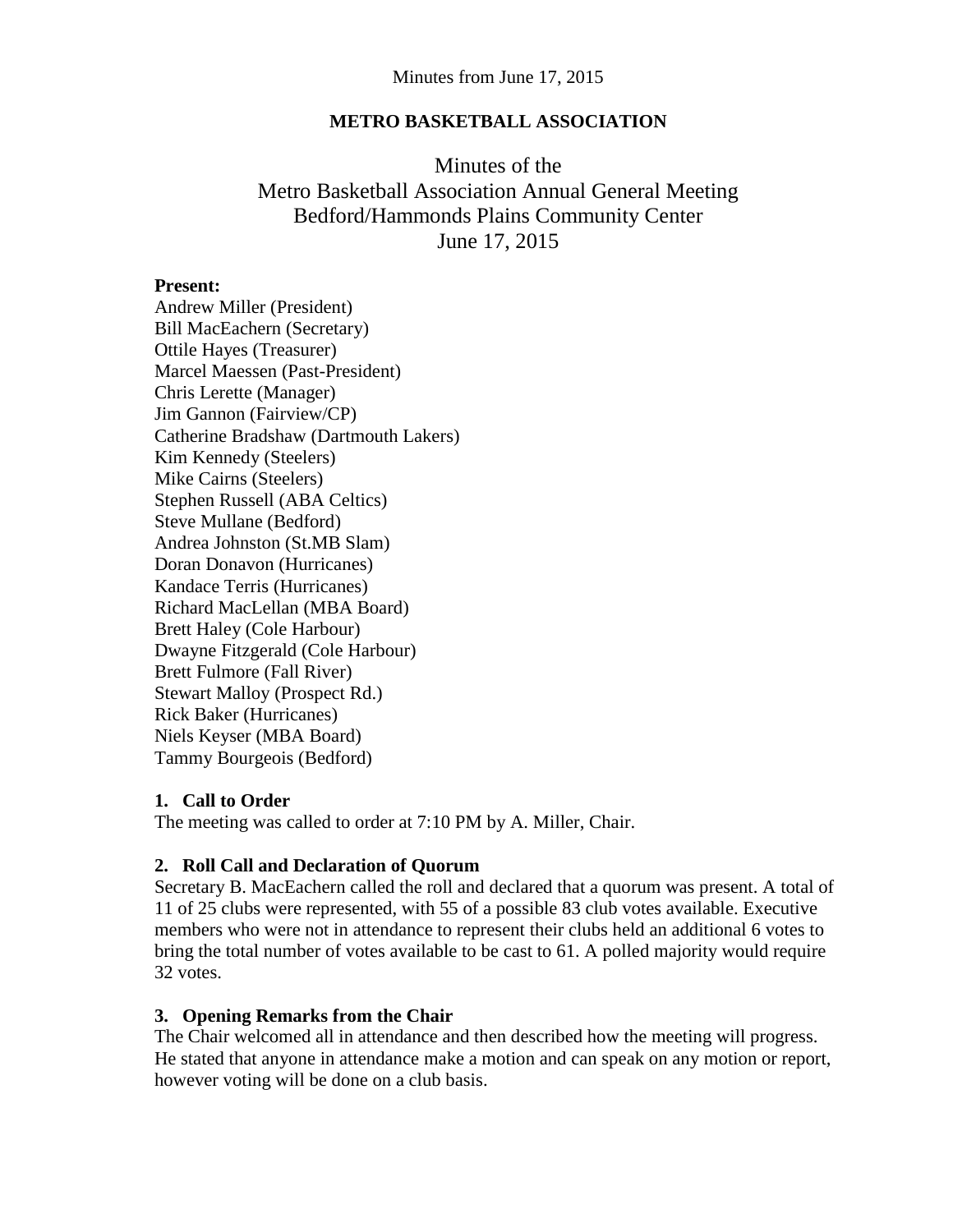### **4. Approval of the Agenda**

**15AGM01** Motion: That the agenda be approved as presented. Moved by M. Maessen; seconded by M. Cairns. **Motion Carried.**

### **5. Approval of Minutes from the Previous Meeting**

**15AGM02** Motion: That the minutes of the June 17, 2014 meeting be approved as presented. Moved by N. Keyser; seconded by K. Kennedy. **Motion Carried.**

### **6. President's Report**

A. Miller presented the President's Report in which he thanked the members of the Board and especially Past-President M. Maessen and retiring members O. Hayes and N. Keyser for their diligent work to ensure the league remains successful. He also congratulated League Manager C. Lerette on completing a very successful first year in the position. Mr. Miller went on to say that the MBA Board listens to the league stakeholders and strives to ensure that the league evolves in a positive manner. He cited the successful introduction of the implementation of 4 on 4 play with no scorekeeping as an example of how the league does respond to the wishes of the clubs. He encouraged members to consider serving on the Board of Directors as the commitment is not extreme but it can be very fulfilling.

**15AGM03** Motion: That the President's Report be accepted as presented. Moved by M. Maessen; seconded by S. Malloy. **Motion Carried.**

# **7. Financial Report**

The Financial Report was presented by Treasurer O. Hayes. She stated that this year we had a net surplus of nearly \$14,500. The balance at the end of the fiscal year and available to start the 2015-2016 season was projected to be approximately \$46,000 leaving us on a good foundation for the upcoming season.

**15AGM04** Motion: That the Financial Report be accepted as presented. Moved by D. Donovan; seconded by R. MacLellan. **Motion Carried.**

# **8. League Manager's Report**

C. Lerette presented his League Manager's Report stating that overall it had been a very successful season thanks to the efforts of all the people who volunteer their time. Mr. Lerette touched on a number of the items included in the report:

o Divisional alignments continuing to be a challenging task and he would like to see this job being handled by committees rather than having the onus placed just on the coordinators.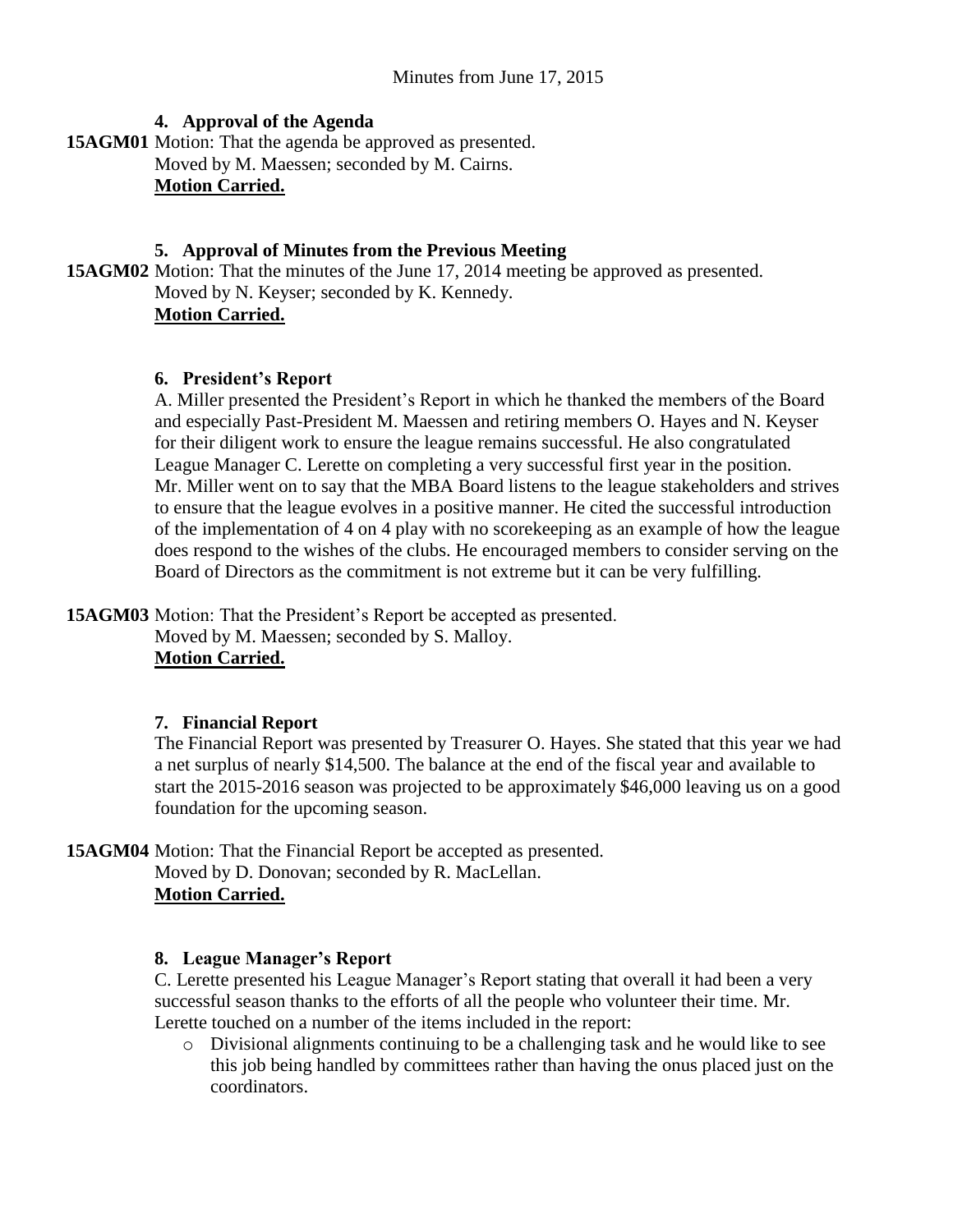- o For the most part the rule changes introduced this year were well received. Mr. Lerette conducted a survey at the conclusion of the season to measure the success of the rule changes and presented the results.
- o That despite initiating the move by the MBA, BNS did not switch to a size 7 basketball in the U14 Boys age class and it was felt by many that this may have put MBA teams at a disadvantage in Provincials.
- $\circ$  The success of having a contingency plan ready in case of inclement weather during the playoff weekends. By following this plan there were no additional costs incurred for gyms after the inevitable winter storms during playoffs.
- o The lack of consistency of calling illegal defences amongst officials continued to be problem. Mr. Lerette stated that there is a reluctance to call this infraction by officials as the resulting penalty is viewed as being too harsh, ejection of the coach from the game. He therefore suggested a rule change to mollify the situation. The Chair suggested that this could be deferred until the Rules Committee Report was presented and be introduced at that time.
- o Spectator behavior is becoming a larger and ;arger issue each year. It is hoped that with additional support from BNS we may be able to better address this situation.

**15AGM05** Motion: That the League Manager's Report be accepted as presented. Moved by S. Mullane; seconded by M. Cairns. **Motion Carried.**

# **9. Standing Committee Reports**

# **9.1 Rules Committee**

Committee Chair R. MacLellan introduced the report stating that it was hoped that everyone had a chance to consider the merits of each proposal being made. A total of 7 proposals were forwarded to the committee for consideration and 3 topics were being brought forward to the AGM.

**15AGM06** Motion: Whereas there is currently no definition of what is allowed or is not allowed when a coach or player is suspended; Move that the MBA Rules of Play be amended to include rule number 18.9.15 which

stipulates that anyone suspended is not permitted within a gym or building in which any MBA game is being played until such time as their suspension has been served in full.

Moved by S. Mullane; seconded by D. Donovan. **Motion Carried**

**15AGM07** Motion: Whereas feedback from coaches and league officials suggested U10 games were too long; Move that the number of shifts played in U10 be reduced from 12 to 10 and the duration of the shifts be extended from 3 minutes to 3 minutes and 30 seconds. Moved by A. Johnston; seconded by S. Malloy.

# **Motion Carried**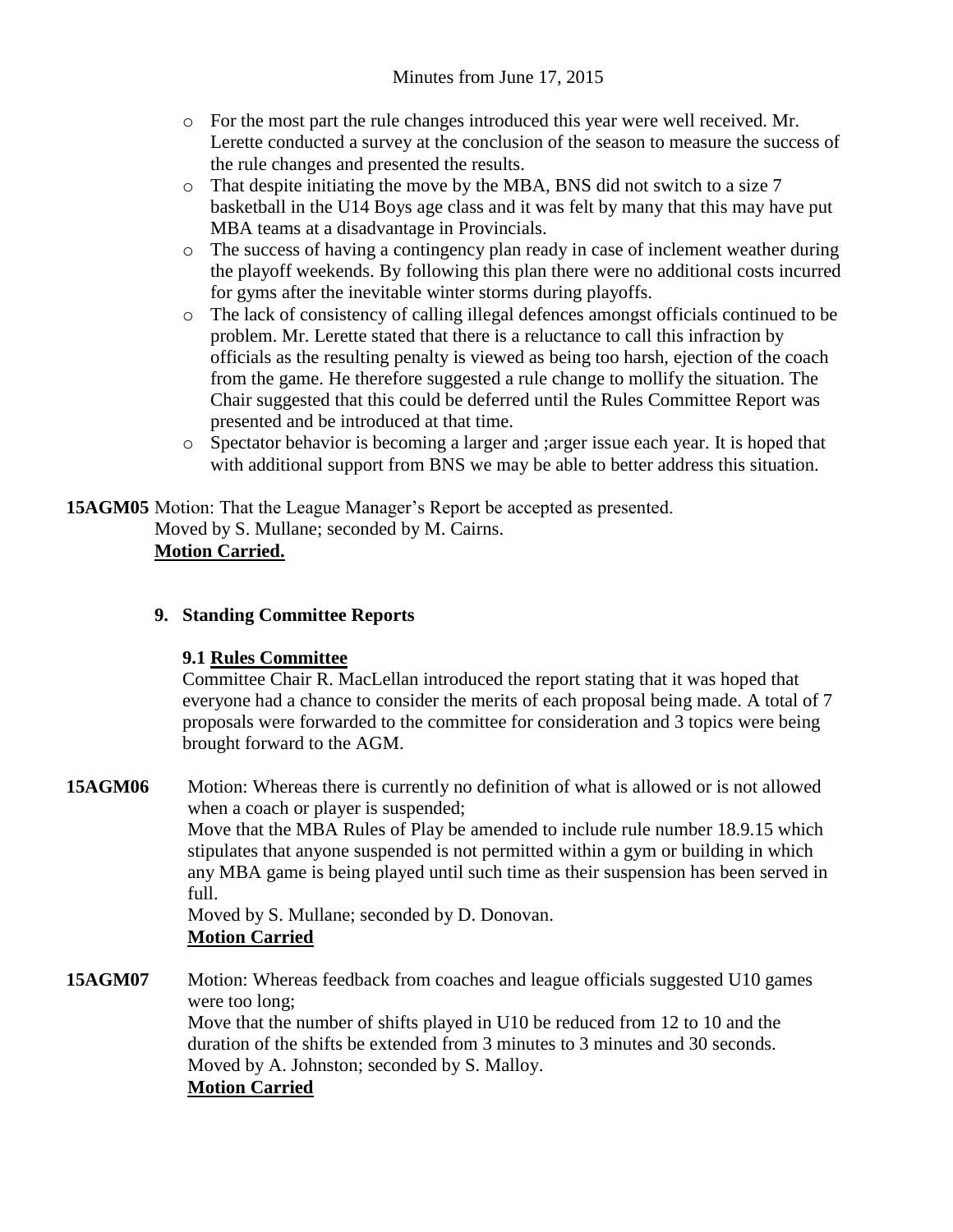Mr. MacLellan stated that the committee reviewed the matter of limits on amount of time permitted for each game do not need rules to be changed as this is an administrative issue. The committee does recommend that:

Rules 5.1.3, 5.2.3, 5.3.3 and 5.4.2 shall eb handled as follows:

- o At the expiry of the allotted time for the game, if the game clock has more than 2 minutes remaining, the clock shall be reset to 2 minutes and the game may proceed from that point.
- o At the expiry of the allotted time for the game, if the game clock has 2 minutes or less remaining the game may proceed as per normal play.
- o If the game is found to be running late, half-time and period breaks may be shortened or eliminated at the discretion of the game officials.

The Chair suggested that this would be a good time for the introduction of the rule change proposed by Mr. Lerette in the League Manager's Report.

**15AGM08** Motion: Move that the penalty for illegal defences be changed to the following: The offensive team shall be awarded one free throw and possession of the ball upon resumption of play.

Moved by B. Mac Eachern; seconded by M. Maessen. **Motion Carried**

### Subsequent to the report a couple of rule issues were discussed. The matter of the U14 Boys using a size 7 ball while a size 6 ball was used in the Provincials was brought up. Chair A. Miller responded that it was discussed by the committee and not brought forward as the rule to change to size 7 was just adopted last year. The overall opinion at that time was that it would be better for player development as they would be consistent with school ball for the full season and not just the one weekend tournament which is Provincials. Ultimately he stated that we followed the advice of BNS and they failed to follow through making this a BNS issue.

M. Cairns stated that not all teams in the province are using size 6 for U14 Boys. The Cumberland area for example use size 7. The Valley representatives at BNS argued for it to remain at size 6.

S. Mullane brought up the issue of players club hopping, making higher level teams and causing resident players to have to play at lower levels. M. Maessen stated that in the past a number of attempts was made to bring this under control to no avail and that individual clubs could institute policies of their own should they choose.

A. Johnston commented on the matter of having one referee at U10 games. She recommended that the referees must get deeper into the offensive zone or we should go back to having two referees at these games. In subsequent discussion it was felt that this varied from one referee to another and that it should be brought up in future referee clinics.

**15AGM09** Motion: Move to accept the Rules Committee report. Moved by S. Malloy; seconded by R. Baker. **Motion Carried.**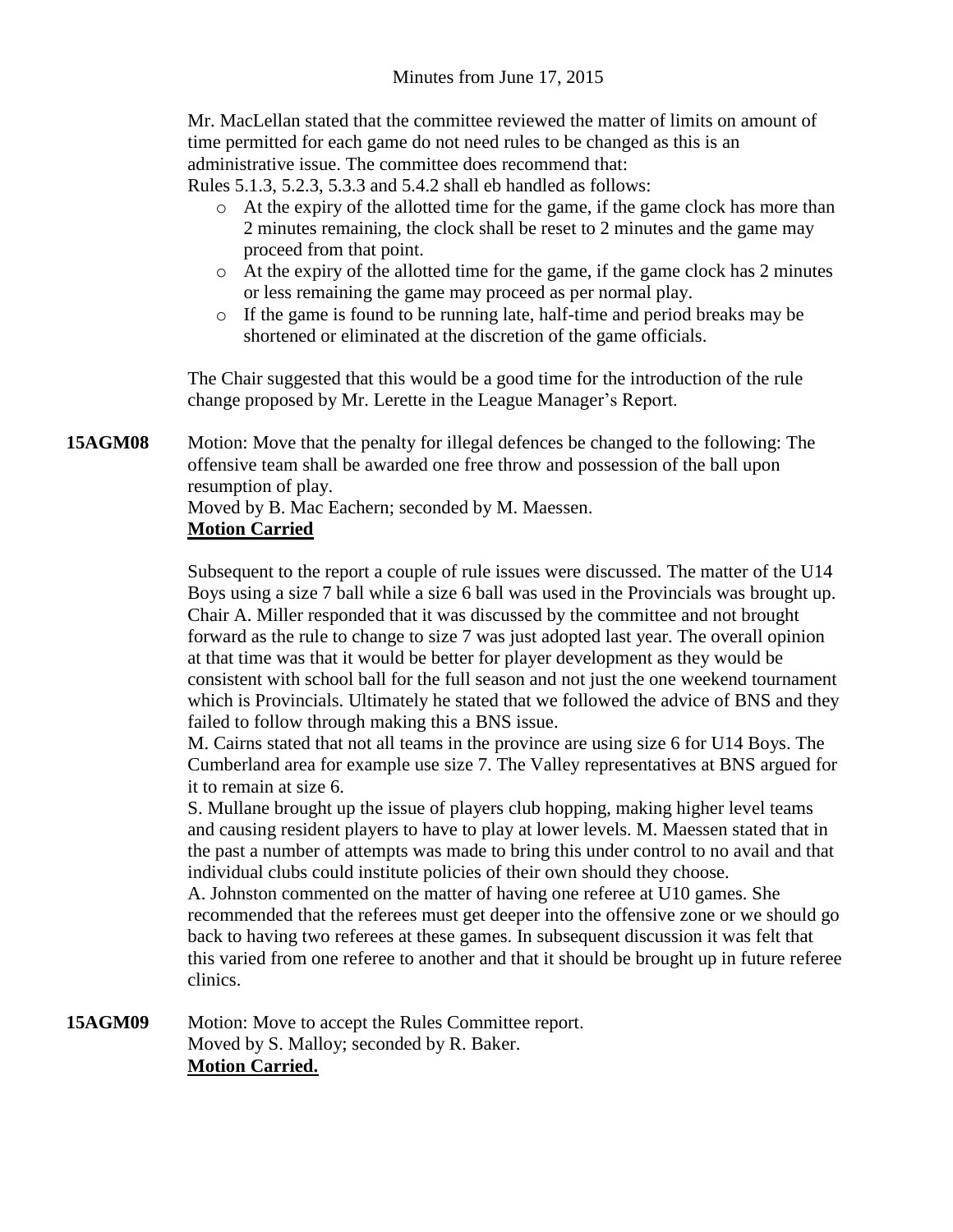# **9.2 Constitution and By-Laws Committee**

Committee Chair B. MacEachern presented the committee's report stating that a review of the Constitution and By-Laws had been conducted with the view of bringing them in line with how the MBA and in particular the governance aspect of it has developed over the past 7 years since the current documents were adopted. The committee found that in their opinion revisions were required to more clearly articulate the responsibilities of the Board of Directors and the Executive. They were not proposing any changes to the actual articles other than clarifying who makes the decisions. The report recommended amendments to six different articles within the Constitution.

The Chair suggested that unless there were objections, rather than going to a vote on each separate article, that all the recommended changes could be handled under one motion. There being no objections, a motion was introduced.

- **15AGM10** Motion: Move to amend the articles of the Metro Basketball Association Constitution to articulate the responsibilities of the Board of Directors and the Executive as proposed by the Constitution and By-Laws Committee Report. Moved by C. Bradshaw; seconded by N. Keyser. **Motion Carried.**
- **15AGM11** Motion: Move to accept the Constitution and By-Laws Committee Report. Moved by S. Malloy; seconded by C. Bradshaw. **Motion Carried.**

# **9.3 Discipline Committee**

C. Lerette reported that a formal Discipline Committee was not struck this year.

# **10. Fee Structure for the 2015-2016 Season**

C. Lerette introduced this topic by stating that increased costs are expected for a number of gym rentals but that the exact rates are still not known at this time and that an increase will be required for scorekeepers as if they were paid by an hourly rate, they would currently be making less than minimum wage.

M. Cairns stated that it was imperative that the clubs are able to know what the fees are as soon as possible rather than having to wait until later in the summer. After some discussion it was felt that a modest increase would be prudent and that a figure of \$1475 per team would be acceptable.

**15AGM12** Motion: Move that the MBA fees be set at a rate of \$1475 per team entered in the league. Moved by D. Donavon; seconded by S. Malloy. **Motion Carried.**

# **11. Election of Officers**

President A. Miller ceded the Chair to Past President M. Maessen for the election of officers. Mr. Maessen called for nominations from the floor for each position. The following candidates were nominated for MBA Board: